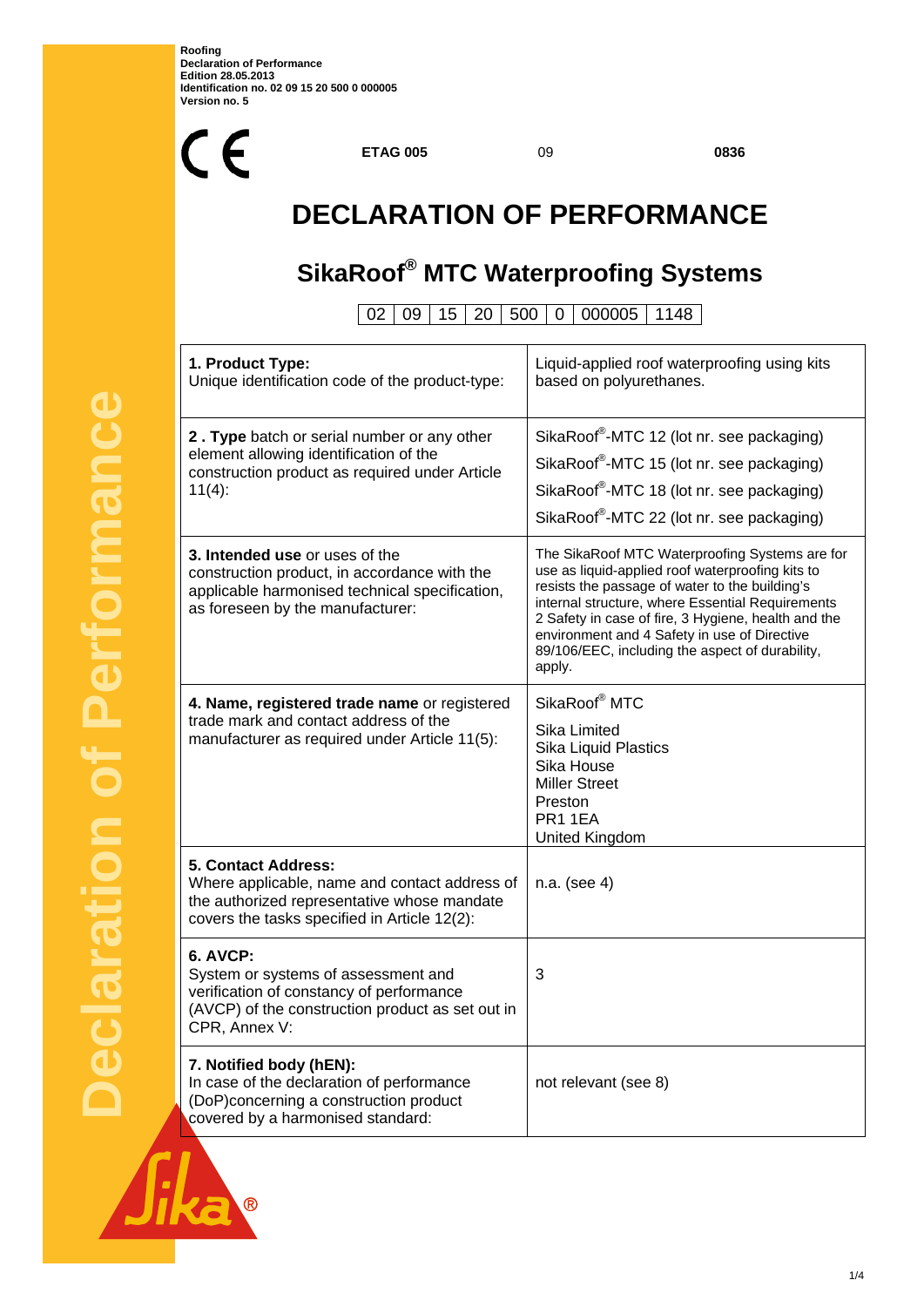**Roofing Declaration of Performance Edition 28.05.2013 Identification no. 02 09 15 20 500 0 000005 Version no. 5** 

#### **8. Notified body (ETA):**

In case of the declaration of performance concerning a construction product for which a European Technical Assessment (ETA) has been issued:

Approval body British Board of Agrément issued an ETA-09/0139 on the basis of ETAG 005.

### **9. Declared performance**

| <b>Essential</b>                                                                                                                                                                                                                                     | <b>Performance</b>                                                         |                                                                            | <b>Test</b>                                       | <b>Harmonised</b>          |  |
|------------------------------------------------------------------------------------------------------------------------------------------------------------------------------------------------------------------------------------------------------|----------------------------------------------------------------------------|----------------------------------------------------------------------------|---------------------------------------------------|----------------------------|--|
| characteristics                                                                                                                                                                                                                                      | <b>MTC 12</b><br><b>MTC 15</b>                                             |                                                                            | <b>Standard</b>                                   | technical<br>specification |  |
| <b>External fire</b><br>performance Part 1-4                                                                                                                                                                                                         | <b>NPD</b>                                                                 | $B_{Root}(t1)$<br>$B_{Root}(t2)$<br>$B_{Root}(t3)$<br>$B_{Root}(t4)$       | <b>ENV 1187</b><br>EN 13501-5                     |                            |  |
| <b>Reaction to fire</b>                                                                                                                                                                                                                              | <b>NPD</b><br><b>NPD</b><br>(Euroclass F)<br>(Euroclass F)                 |                                                                            | EN 13501-1                                        |                            |  |
| <b>Categorization by</b><br>working life:                                                                                                                                                                                                            | W <sub>2</sub>                                                             | W <sub>3</sub>                                                             |                                                   | <b>ETAG 005-</b>           |  |
| <b>Categorization by</b><br>climatic zones:                                                                                                                                                                                                          | M and S                                                                    | M and S                                                                    |                                                   |                            |  |
| <b>Categorization by</b><br>imposed loads:<br>most compressible<br>substrate:<br>least compressible<br>substrate:                                                                                                                                    | P <sub>1</sub><br>P <sub>2</sub>                                           | P4<br>P <sub>4</sub>                                                       | According to<br><b>ETAG 005-</b><br>6:2000, 4.3.3 |                            |  |
| <b>Categorization by roof</b><br>slope:                                                                                                                                                                                                              | S1 to S4                                                                   | S1 to S4                                                                   |                                                   | 6:2000                     |  |
| <b>Categorization by</b><br>surface Temperature:<br>Lowest:<br>Highest:<br><b>Statement on dangerous</b>                                                                                                                                             | TL <sub>3</sub><br>TH <sub>4</sub>                                         | TL <sub>3</sub><br>TH <sub>4</sub>                                         |                                                   |                            |  |
| substances:                                                                                                                                                                                                                                          | None contained                                                             | None contained                                                             |                                                   |                            |  |
| <b>Slipperiness [slope</b><br>(°)/friction coefficient]:<br>no grit (dry)<br>grit at 0.25 kg $\cdot$ m <sup>-2</sup> (dry)<br>grit at 1.00 kg $m^{-2}$ (dry)<br>no grit (wet)<br>grit at 0.25 $kg·m-2$ (wet)<br>grit at 1.00 $kg \cdot m^{-2}$ (wet) | 18.7/0.34<br>29.0/0.55<br>32.0/0.62<br>16.7/0.30<br>28.3/0.54<br>32.0/0.62 | 18.7/0.34<br>29.0/0.55<br>32.0/0.62<br>16.7/0.30<br>28.3/0.54<br>32.0/0.62 | EN 13893                                          |                            |  |

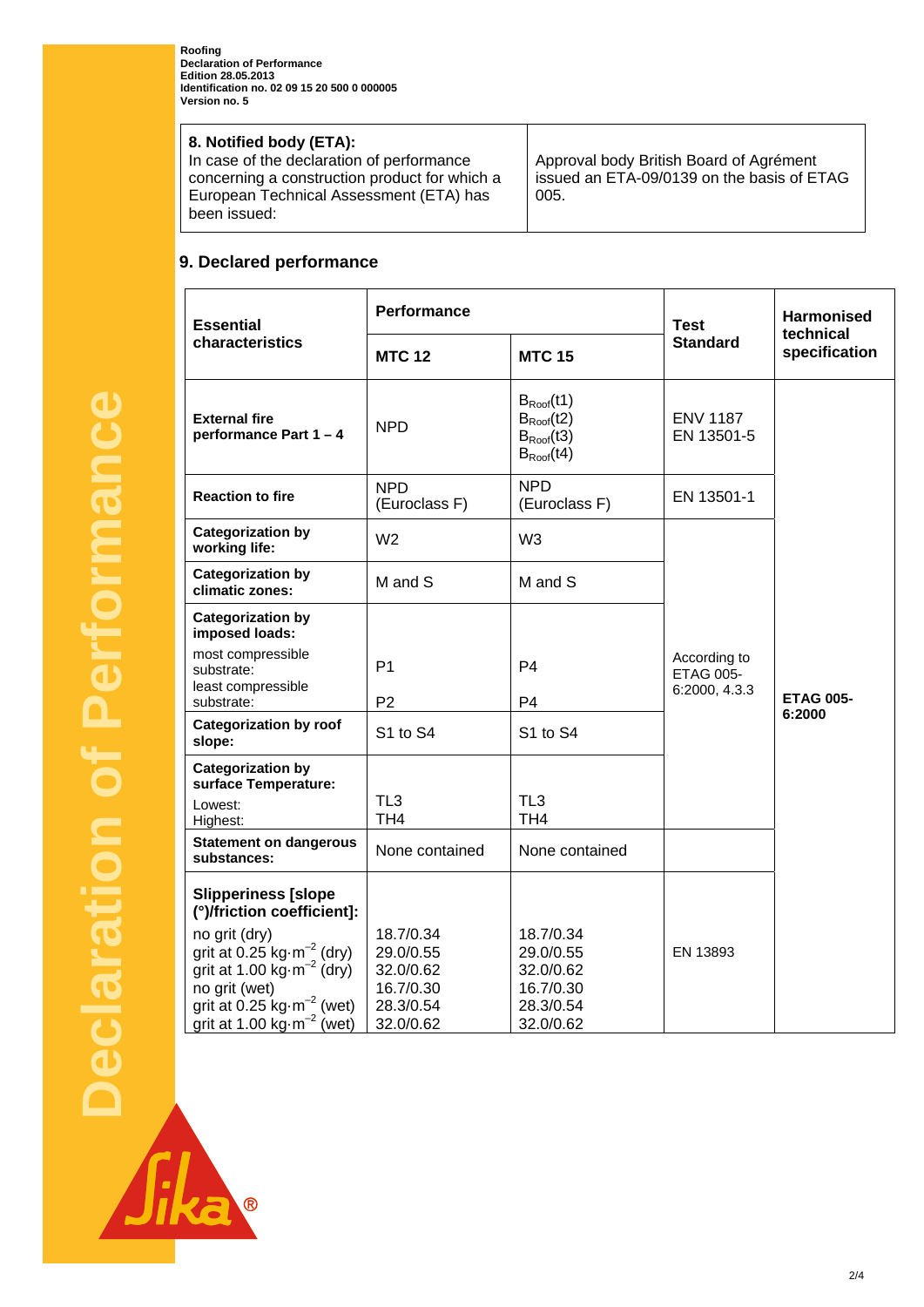| <b>Essential</b><br>characteristics                                                                                                                                | <b>Performance</b>                                                                                                       |                                                               | <b>Test</b>                      | <b>Harmonised</b><br>technical |  |
|--------------------------------------------------------------------------------------------------------------------------------------------------------------------|--------------------------------------------------------------------------------------------------------------------------|---------------------------------------------------------------|----------------------------------|--------------------------------|--|
|                                                                                                                                                                    | <b>MTC 18</b>                                                                                                            | <b>MTC 22</b>                                                 | <b>Standard</b>                  | specification                  |  |
| <b>External fire</b><br>performance Part 1 - 4                                                                                                                     | $\begin{array}{l} B_{\text{Root}}{(t1)}^{(1)} \\ B_{\text{Root}}{(t2)}^{(1)} \\ B_{\text{Root}}{(t3)}^{(1)} \end{array}$ | $B_{Root}(t1)^{(1)}$                                          | <b>ENV 1187</b><br>EN 13501-5    | <b>ETAG 005-</b><br>6:2000     |  |
| <b>Reaction to fire</b>                                                                                                                                            | Euroclass E                                                                                                              | Euroclass E                                                   | EN 13501-1                       |                                |  |
| <b>Categorization by</b><br>working life:                                                                                                                          | W <sub>3</sub>                                                                                                           | W <sub>3</sub>                                                |                                  |                                |  |
| <b>Categorization by</b><br>climatic zones:                                                                                                                        | M and S                                                                                                                  | M and S                                                       |                                  |                                |  |
| <b>Categorization by</b><br>imposed loads:                                                                                                                         |                                                                                                                          |                                                               |                                  |                                |  |
| most compressible<br>substrate:<br>least compressible                                                                                                              | P <sub>4</sub>                                                                                                           | P4                                                            | According to<br><b>ETAG 005-</b> |                                |  |
| substrate:                                                                                                                                                         | P4                                                                                                                       | P <sub>4</sub>                                                | 6:2000, 4.3.3                    |                                |  |
| <b>Categorization by roof</b><br>slope:                                                                                                                            | S1 to S4                                                                                                                 | S1 to S4                                                      |                                  |                                |  |
| <b>Categorization by</b><br>surface Temperature:                                                                                                                   |                                                                                                                          |                                                               |                                  |                                |  |
| Lowest:<br>Highest:                                                                                                                                                | TL <sub>3</sub><br>TH <sub>4</sub>                                                                                       | TL <sub>3</sub><br>TH <sub>4</sub>                            |                                  |                                |  |
| <b>Statement on dangerous</b><br>substances:                                                                                                                       | None contained                                                                                                           | None contained                                                |                                  |                                |  |
| <b>Slipperiness [slope</b><br>(°)/friction coefficient]:                                                                                                           |                                                                                                                          |                                                               |                                  |                                |  |
| no grit (dry)<br>grit at 0.25 kg $\cdot$ m <sup>-2</sup> (dry)<br>grit at 1.00 $\text{kg}\cdot\text{m}^{-2}$ (dry)<br>no grit (wet)<br>grit at 0.25 $kg·m-2$ (wet) | 18.7/0.34<br>29.0/0.55<br>32.0/0.62<br>16.7/0.30<br>28.3/0.54                                                            | 18.7/0.34<br>29.0/0.55<br>32.0/0.62<br>16.7/0.30<br>28.3/0.54 | EN 13893                         |                                |  |
| grit at 1.00 kg $\cdot$ m <sup>-2</sup> (wet)                                                                                                                      | 32.0/0.62                                                                                                                | 32.0/0.62                                                     |                                  |                                |  |

**(1)** Classification under BS 476-3: 1958 is assessed as EXT.F.AA. Results of tests are given in the Evaluation Report

For Further Information Sika Services AG Industriestrasse 26 6060 Sarnen Switzerland

Phone +41 58 436 79 66 Telefax +41 58 436 78 83 www.sika.com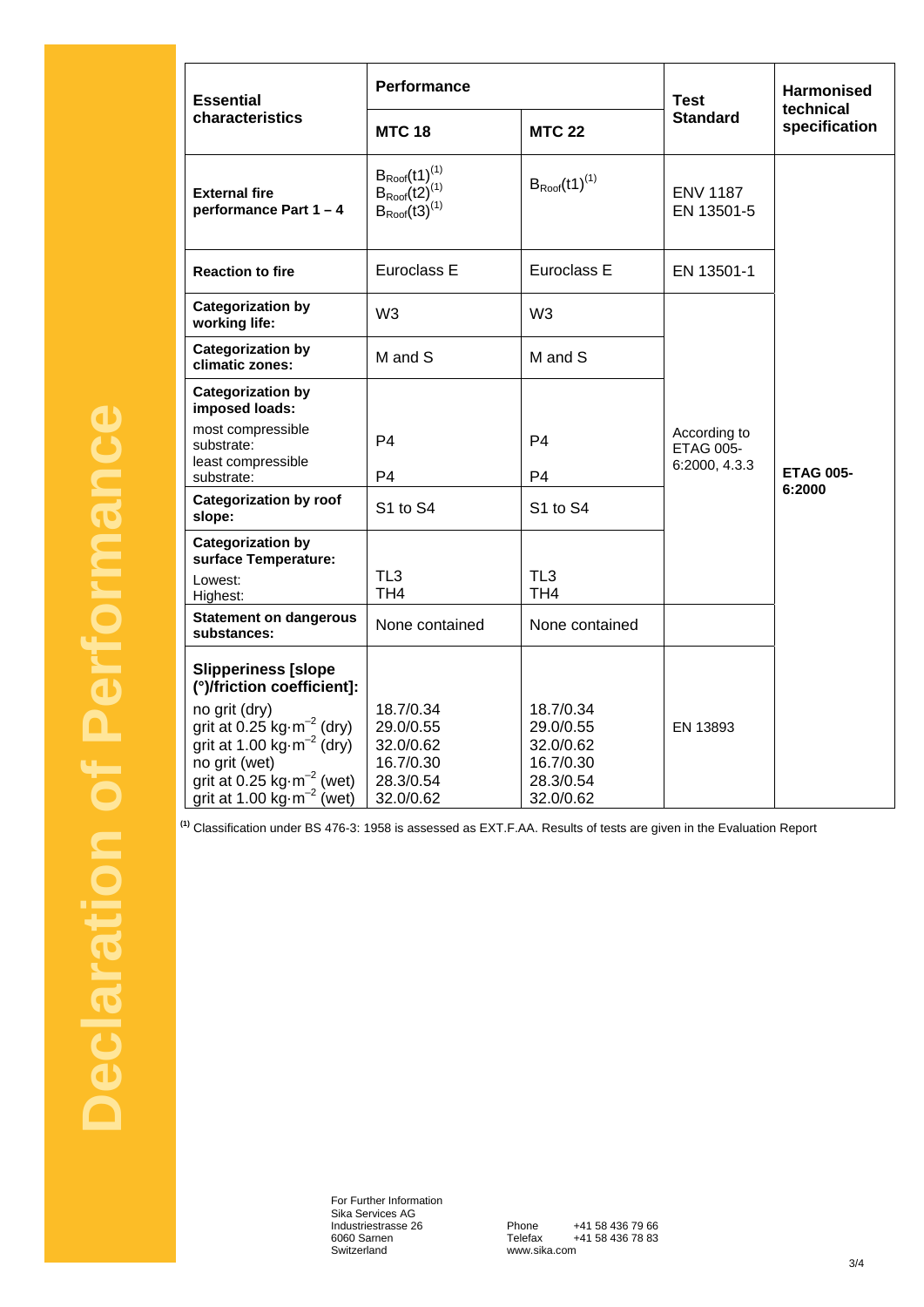#### **10. Declaration**

The performance of the product identified in points 1 and 2 is in conformity with the declared performance in point 9.This declaration of performance (DoP) is issued under the sole responsibility of the manufacturer identified in point 4.

Signed for and on behalf of the manufacturer by:

 $7.62$ 

 Johannes Eickhoff Corporate Product Engineer LAM

hu Tamkurh

Dr. Uwe Bankwitz

Zürich, 28.05.2014

#### **Ecology, Health and Safety Information (REACH)**

For information and advice on the safe handling, storage and disposal of chemical products, users shall refer to the most recent Safety Data Sheet (SDS) containing physical, ecological, toxicological and other safety-related data. REACH relevant information is available in the most recent SDS.

#### **Legal note:**

This information is given in good faith based on Sika's current knowledge and experience of the products when properly stored, handled and applied under normal conditions in accordance with Sika's recommendations. In practice, the differences in materials, substrates and actual site conditions are such that no warranty in respect of merchantability or of fitness for a particular purpose, nor any liability arising out of any legal relationship whatsoever, can be inferred either from this information, or from any written recommendations, or from any other advice offered. The user of the product must test the product's suitability for the intended application and purpose. Sika reserves the right to change the properties of its products. The proprietary rights of third parties must be observed. All orders are accepted subject to our current terms of sale and delivery. Users must always refer to the most recent issue of the local Product Data Sheet for the product concerned, copies of which will be supplied on request

> For Further Information: Sika Services AG

Tüffenwies 16 **Phone** +41 58 436 40 40<br>CH-8048 Zürich **Telefax** +41 58 436 46 86 CH-8048 Zürich Telefax +41 58 436 46 86<br>Switzerland www.sika.com www.sika.com

3/4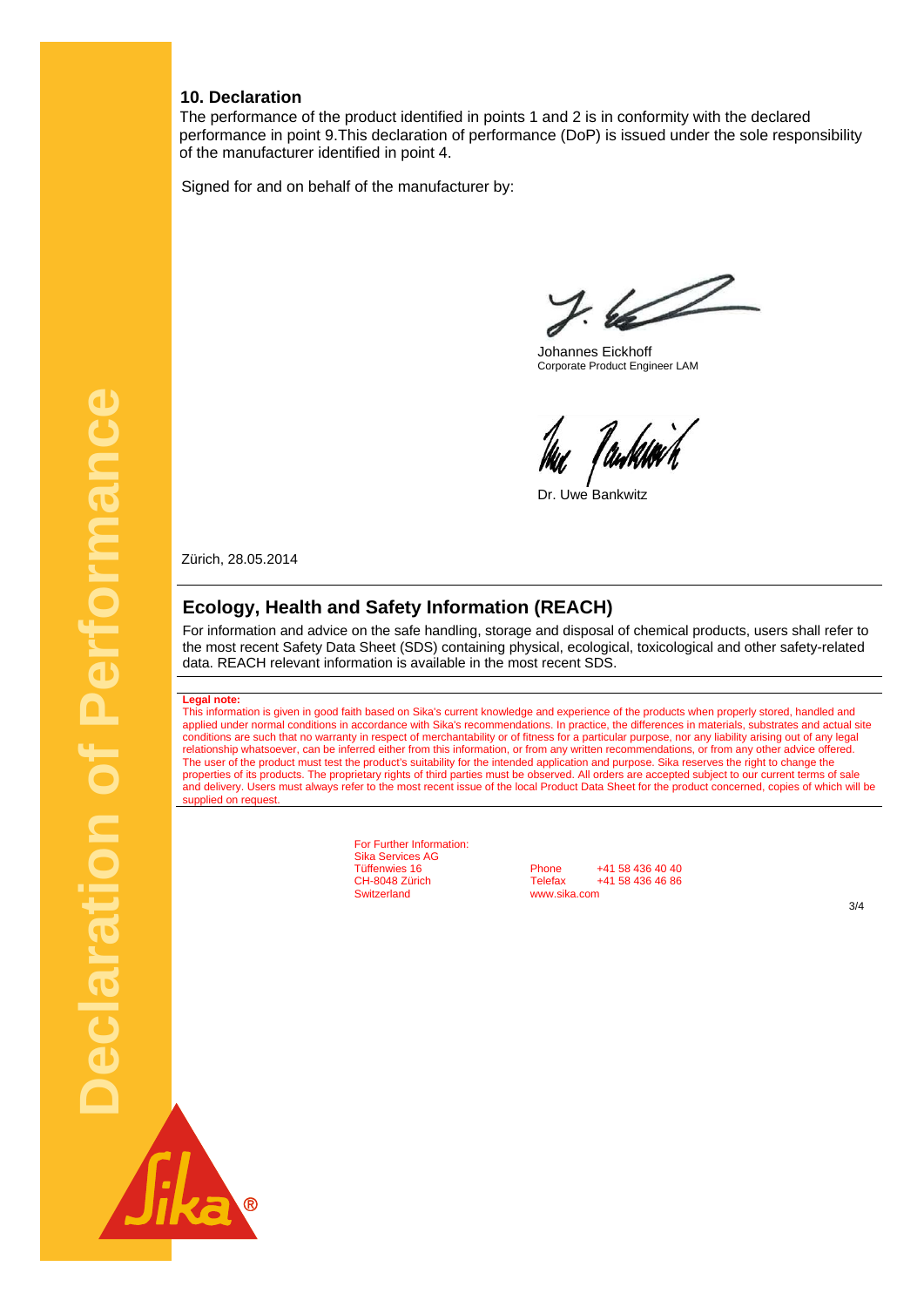**Roofing Vydání 28.05.2013 Identifikační číslo 02 09 15 20 500 0 000005 Verze č. 5** 



**ETAG 005 09 0836**

### **Prohlášení o vlastnostech**

podle přílohy III Nařízení EU č. 305/2011 pro výrobek

# **SikaRoof® MTC Waterproofing Systems**

02 09 15 20 500 0 000005 1148

| 1. Typ výrobku:<br>Jedinečný identifikační kód typu výrobku:                                                                                                                            | SikaRoof® MTC Waterproofing<br><b>Systems</b>                                                                                                                                                                                                                                                                                                                                                                      |
|-----------------------------------------------------------------------------------------------------------------------------------------------------------------------------------------|--------------------------------------------------------------------------------------------------------------------------------------------------------------------------------------------------------------------------------------------------------------------------------------------------------------------------------------------------------------------------------------------------------------------|
| 2. Typ, série nebo sériové číslo nebo jakýkoliv<br>jiný prvek umožňující identifikaci stavebních<br>výrobků podle čl.11 odst.4:                                                         | SikaRoof® MTC -12<br>SikaRoof® MTC -15<br>SikaRoof® MTC -18<br>SikaRoof® MTC -22<br>(Číslo šarže viz informace na balení)                                                                                                                                                                                                                                                                                          |
| 3. Zamýšlené použití nebo zamýšlená použití<br>stavebního výrobku v souladu s příslušnou<br>harmonizovanou technickou specifikací podle<br>předpokladu výrobce:                         | SikaRoof <sup>®</sup> MTC je určen pro aplikaci jako<br>tekutá střešní hydroizolace k zabránění<br>proniknutí vody do vnitřní struktury<br>budovy, kde jsou aplikovány Základní<br>požadavky 2 Požární bezpečnost, 3<br>Hygiena, ochrana zdraví a životního<br>prostředí a 4 Bezpečnost a přístupnost při<br>užívání z Nařízení Evropského parlamentu<br>a Rady EU 89/109/ECC, včetně požadavku<br>na trvanlivost. |
| 4. Jméno, firma nebo registrovaná obchodní<br>známka a kontaktní adresa výrobce podle čl.11<br>odst.5:                                                                                  | SikaRoof <sup>®</sup> MTC<br>Sika Limited, Sika Liquid Plastics, Sika House<br>Miller Street, Preston, PR1 1EA<br><b>United Kingdom</b>                                                                                                                                                                                                                                                                            |
| 5. Kontaktní adresa<br>Případné jméno a kontaktní adresa<br>zplnomocněného zástupce, jehož plná moc se<br>vztahuje na úkoly uvedené v čl.12 odst.2:                                     | Není relevantní                                                                                                                                                                                                                                                                                                                                                                                                    |
| 6. Postup posuzování a ověřování stálosti<br>vlastností (AVCP):<br>Systém nebo systémy posuzování a ověřování<br>stálosti vlastností stavebních výrobků, jak je<br>uvedeno v příloze V: | Systém 3                                                                                                                                                                                                                                                                                                                                                                                                           |



**Sika CZ, s.r.o.** Bystrcká 1132/36, CZ 624 00 Brno

 tel: +420 546 422 464 fax: +420 546 422 400 e-mail: sika@cz.sika.com http://www.sika.cz

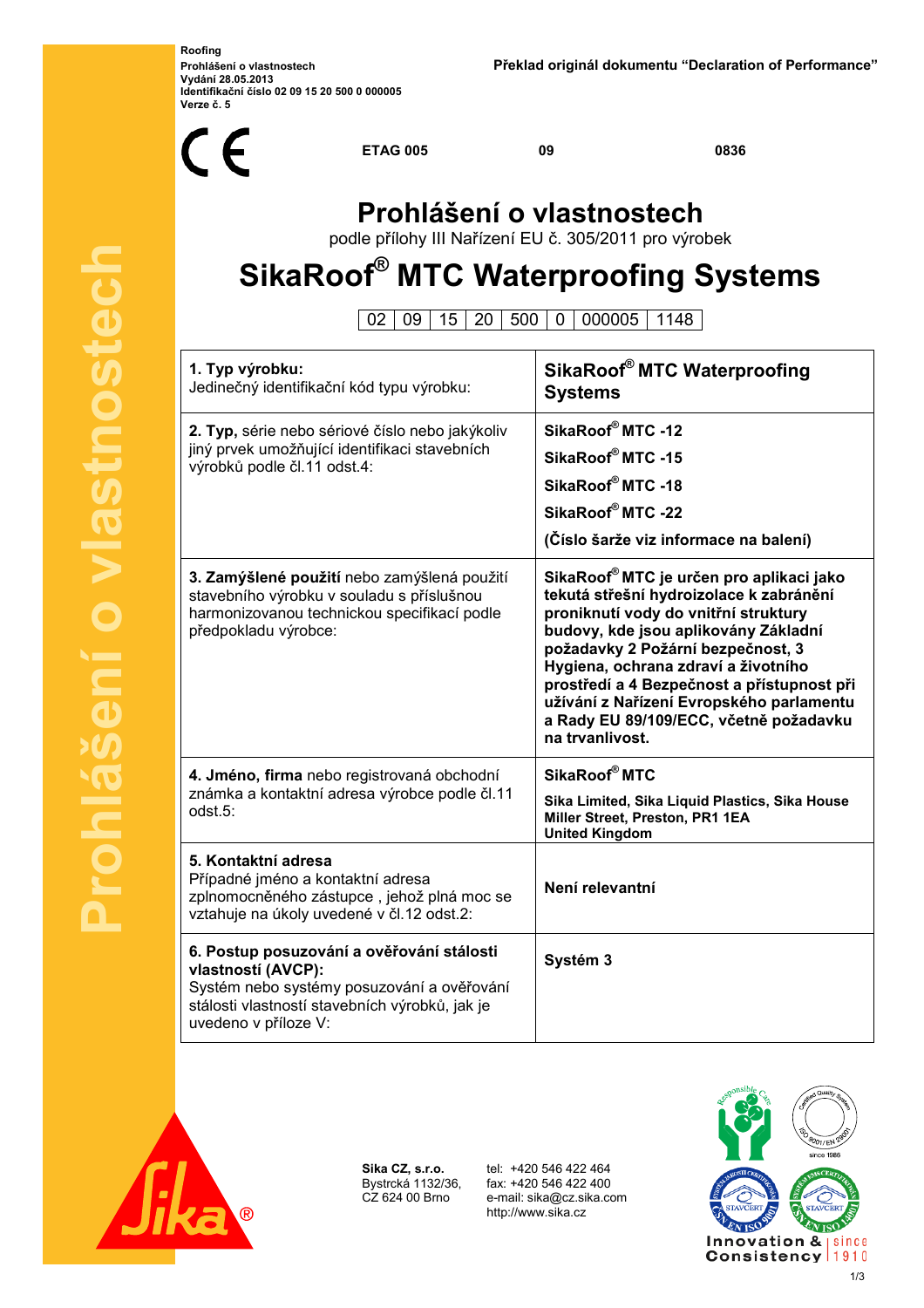**Roofing Vydání 28.05.2013 Identifikační číslo 02 09 15 20 500 0 000005 Verze č. 5** 

| 7. Oznámený subjekt:<br>V případě prohlášení o vlastnostech týkajících se<br>stavebního výrobku, na který se vztahuje<br>harmonizovaná norma:                   | Není relevantní (viz 8)                                                                             |  |  |
|-----------------------------------------------------------------------------------------------------------------------------------------------------------------|-----------------------------------------------------------------------------------------------------|--|--|
| 8. Notifikovaná osoba (ETA):<br>V případě prohlášení o vlastnostech týkajících se<br>stavebního výrobku, pro který bylo vydáno<br>evropské technické posouzení: | Oznámený subjekt British Board of<br>Agrèment 0836 vydal ETA-09/0139 na<br>základě ETAG 005-6:2000. |  |  |

#### **9. Vlastnosti uvedené v prohlášení**

| Základní                                                                                                                                                                                                       | <b>Vlastnost</b>                                                           |                                                                            |                                                                            | Zkušební                                                                   | Harmonizova-<br>né technické  |                            |
|----------------------------------------------------------------------------------------------------------------------------------------------------------------------------------------------------------------|----------------------------------------------------------------------------|----------------------------------------------------------------------------|----------------------------------------------------------------------------|----------------------------------------------------------------------------|-------------------------------|----------------------------|
| charakteristiky                                                                                                                                                                                                | <b>MTC 12</b>                                                              | <b>MTC 15</b>                                                              | <b>MTC 18</b>                                                              | <b>MTC 22</b>                                                              | metoda                        | specifikace                |
| Hodnocení působení<br>vnějšího požáru<br>část 1 $-4$                                                                                                                                                           | <b>NPD</b>                                                                 | $B_{Root}(t1)$<br>$B_{Root}(t2)$<br>$B_{Root}(t3)$<br>$B_{Root}(14)$       | $B_{Root}(t1)^{(1)}$<br>$B_{Root}(t2)^{(1)}$<br>$B_{Root}(t3)^{(1)}$       | $B_{Root}(t1)^{(1)}$                                                       | <b>ENV 1187</b><br>EN 13501-5 |                            |
| Reakce na oheň                                                                                                                                                                                                 | <b>NPD</b><br>(Euroclass F)                                                | <b>NPD</b><br>(Euroclass F)                                                | Euroclass E                                                                | Euroclass E                                                                | EN<br>13501-1                 |                            |
| Kategorie podle<br>životnosti                                                                                                                                                                                  | W <sub>2</sub>                                                             | W <sub>3</sub>                                                             | W <sub>3</sub>                                                             | W <sub>3</sub>                                                             |                               |                            |
| Kategorie podle<br>klimatických zón                                                                                                                                                                            | MaS                                                                        | MaS                                                                        | MaS                                                                        | MaS                                                                        |                               |                            |
| Kategorie podle<br>užitného zatížení:                                                                                                                                                                          |                                                                            |                                                                            | <b>P4</b>                                                                  | <b>P4</b>                                                                  | Podle                         | <b>ETAG 005-</b><br>6:2000 |
| max. užitné zatížení:<br>min. užitné zatížení:                                                                                                                                                                 | P <sub>1</sub><br>P <sub>4</sub>                                           | P4<br>P <sub>4</sub>                                                       | P <sub>4</sub>                                                             | <b>P4</b>                                                                  | <b>ETAG 005-</b><br>6:2000.   |                            |
| Kategorie podle sklonu<br>střechy                                                                                                                                                                              | S1 až S4                                                                   | S1 až S4                                                                   | S1 až S4                                                                   | S1 až S4                                                                   | 4.3.3                         |                            |
| Zařazení podle teploty<br>podkladu:                                                                                                                                                                            |                                                                            |                                                                            |                                                                            |                                                                            |                               |                            |
| minimální<br>maximální                                                                                                                                                                                         | TL3<br>TH <sub>4</sub>                                                     | TL <sub>3</sub><br>TH <sub>4</sub>                                         | TL <sub>3</sub><br>TH <sub>4</sub>                                         | TL <sub>3</sub><br>TH <sub>4</sub>                                         |                               |                            |
| Nebezpečné látky                                                                                                                                                                                               | neobsahuje                                                                 | neobsahuje                                                                 | neobsahuje                                                                 | neobsahuje                                                                 |                               |                            |
| <b>Skluznost [sklon</b><br>(°)/koeficient tření]:                                                                                                                                                              |                                                                            |                                                                            |                                                                            |                                                                            |                               |                            |
| bez štěrku (suchý)<br>štěrk 0.25 kg·m <sup>-2</sup> (suchý)<br>štěrk 1.00 kg $\cdot$ m $^{-2}$ (suchý)<br>bez štěrku (mokrý)<br>štěrk 0.25 kg·m <sup>-2</sup> (mokrý)<br>štěrk 1.00 kg·m <sup>-2</sup> (mokrý) | 18.7/0.34<br>29.0/0.55<br>32.0/0.62<br>16.7/0.30<br>28.3/0.54<br>32.0/0.62 | 18.7/0.34<br>29.0/0.55<br>32.0/0.62<br>16.7/0.30<br>28.3/0.54<br>32.0/0.62 | 18.7/0.34<br>29.0/0.55<br>32.0/0.62<br>16.7/0.30<br>28.3/0.54<br>32.0/0.62 | 18.7/0.34<br>29.0/0.55<br>32.0/0.62<br>16.7/0.30<br>28.3/0.54<br>32.0/0.62 | EN 13893                      |                            |

**(1)** Klasifikace podle BS 476-3:1958



**Sika CZ, s.r.o.** Bystrcká 1132/36, CZ 624 00 Brno

 fax: +420 546 422 400 e-mail: sika@cz.sika.com http://www.sika.cz